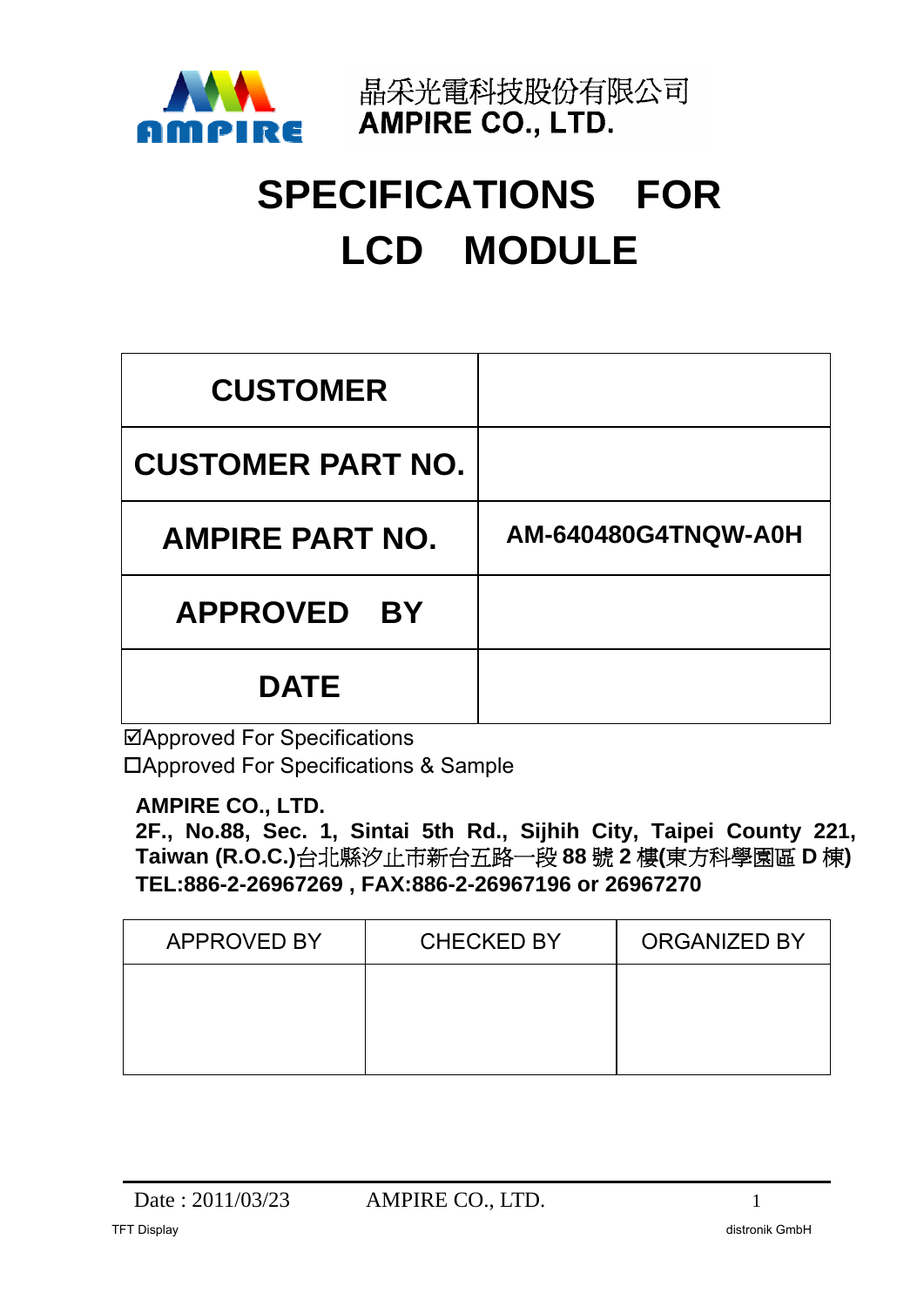# **RECORD OF REVISION**

| <b>Revision</b><br><b>Date</b> | Page                                  | <b>Contents</b>                     | <b>Editor</b> |
|--------------------------------|---------------------------------------|-------------------------------------|---------------|
| 2010/8/24                      | $\hspace{0.05cm}$ – $\hspace{0.05cm}$ | New Release                         | Eric          |
| 2011/3/23                      | $\,6\,$                               | Modify Interface pin define.        | Eric          |
|                                | $\bf 8$                               | Added TTL input timing              | Eric          |
|                                | 12                                    | Modify Incoming Inspection Standard | Eric          |
|                                |                                       |                                     |               |
|                                |                                       |                                     |               |
|                                |                                       |                                     |               |
|                                |                                       |                                     |               |
|                                |                                       |                                     |               |
|                                |                                       |                                     |               |
|                                |                                       |                                     |               |
|                                |                                       |                                     |               |
|                                |                                       |                                     |               |
|                                |                                       |                                     |               |
|                                |                                       |                                     |               |
|                                |                                       |                                     |               |
|                                |                                       |                                     |               |
|                                |                                       |                                     |               |
|                                |                                       |                                     |               |
|                                |                                       |                                     |               |
|                                |                                       |                                     |               |
|                                |                                       |                                     |               |
|                                |                                       |                                     |               |
|                                |                                       |                                     |               |
|                                |                                       |                                     |               |
|                                |                                       |                                     |               |
|                                |                                       |                                     |               |
|                                |                                       |                                     |               |
|                                |                                       |                                     |               |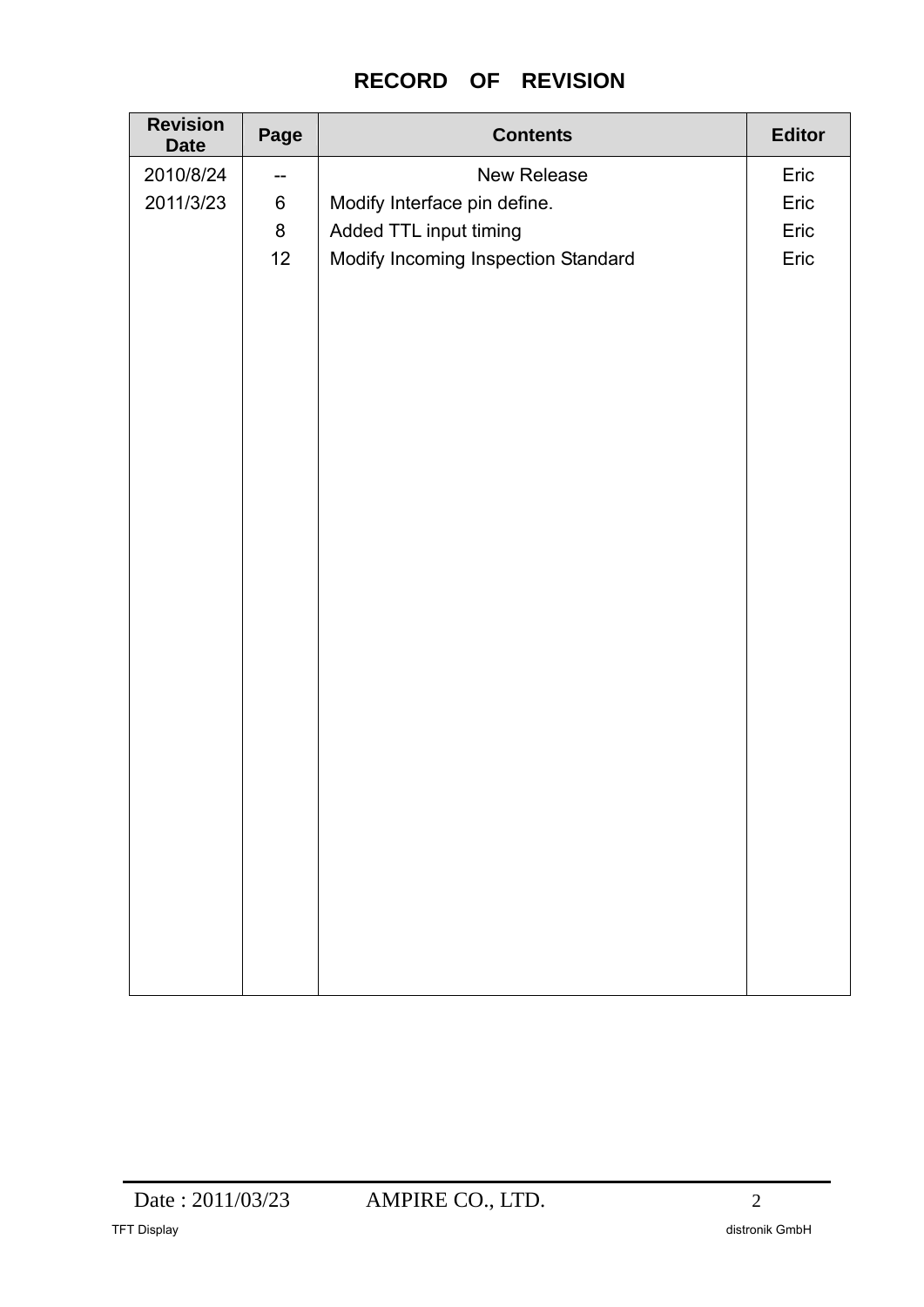## **1. INTRODUCTION**

This is a color active matrix TFT-LCD that uses amorphous silicon TFT as a switching device . This model is composed of a 5.7inch TFT-LCD panel , a driving circuit and LED backlight system . This TFT-LCD has a high resolution (640(R.G.B) X 480) and can display up to 262,144 colors.

## **1-1. Features**

- VGA Resolution
- 6 Bits color driver with LVDS interface
- Wide range operation temperature

## **2. PHYSICAL SPECIFICATIONS**

| Item                     | Specifications                   | unit            |
|--------------------------|----------------------------------|-----------------|
| Display resolution(dot)  | 640RGB (W) x 480(H)              | dots            |
| Display area             | 115.2 (W) $\times$ 86.4 (H)      | mm              |
| Pixel pitch              | $0.18$ (W) $\times$ 0.18 (H)     | mm              |
| Color configuration      | R.G.B Vertical stripe            |                 |
| <b>Overall dimension</b> | 127.0(W)x98.43(H)x8.3(D)---(Typ) | mm              |
| Surface treatment        | Antiglare, Hard-Coating(3H)      |                 |
| <b>Brightness</b>        | 500                              | $\text{cd/m}^2$ |
| Contrast ratio           | 250:1                            |                 |
| Backlight unit           | LED                              |                 |
| Display color            | 262,144                          | colors          |
| <b>Viewing Direction</b> | 12 o'clock                       |                 |
| Display Mode             | <b>Normally White</b>            |                 |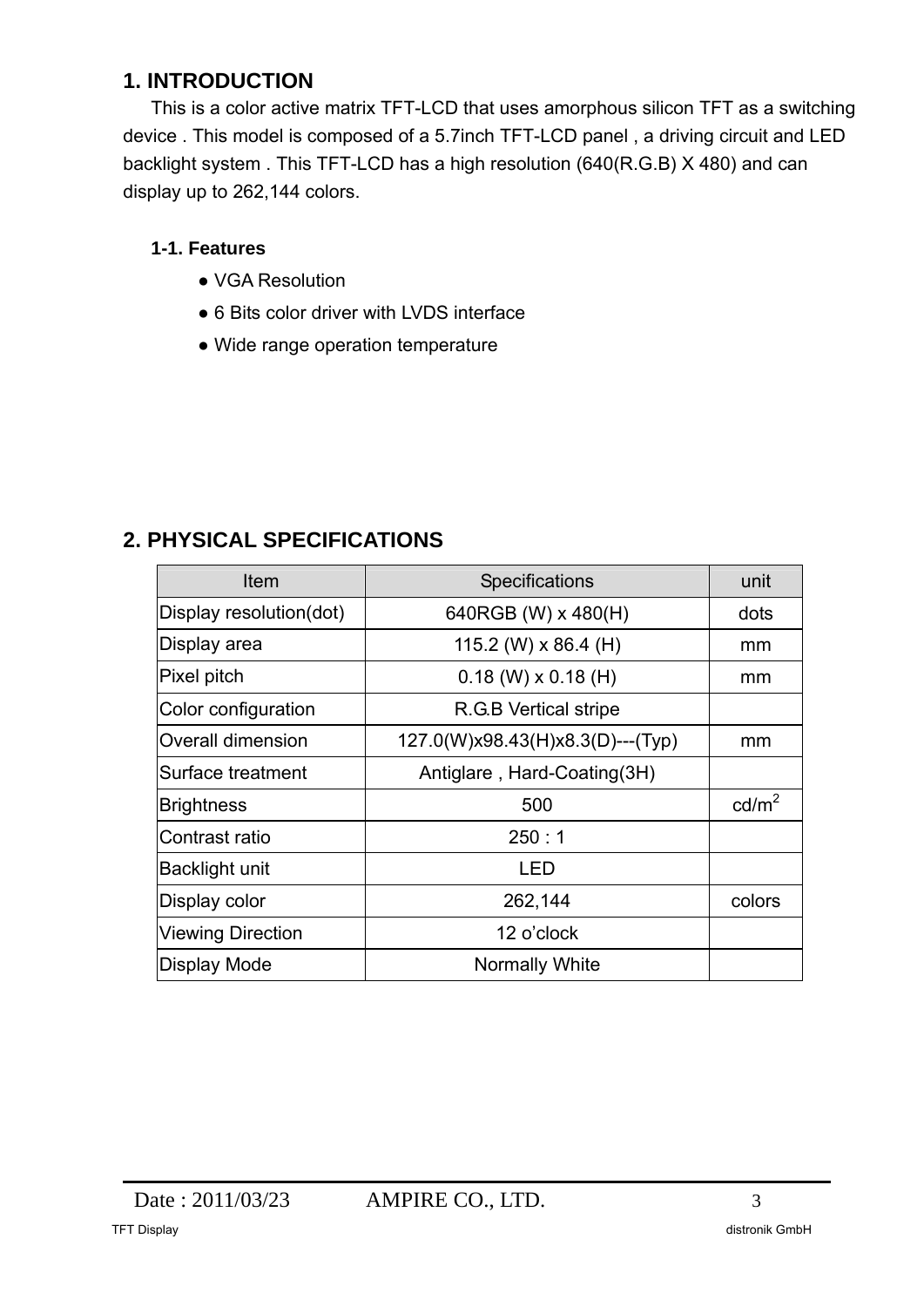# **3. ABSOLUTE MAXIMUM RATINGS**

| <b>ITEM</b>                  | <b>SYMBOL</b>                                  | <b>MIN</b> | <b>MAX</b>  | <b>UNIT</b> | <b>NOTE</b> |
|------------------------------|------------------------------------------------|------------|-------------|-------------|-------------|
| <b>Power Supply Voltage</b>  | <b>Vcc</b>                                     | $-0.5$     | 5           | V           |             |
| Signal Input Voltage         | DCLK, DE<br>$R0 - R5$<br>$G0 \sim G5$<br>B0~B5 | $-0.5$     | $Vcc + 0.5$ | V           |             |
| <b>Operation Temperature</b> | Top                                            | $-20$      | 70          | °C          |             |
| Storage Temperature          | Tstg                                           | $-30$      | 80          | °C          |             |

# **4. ELECTRICAL CHARACTERISTICS**

## **4-1 TFT LCD Module voltage**

| <b>ITEM</b>              | <b>SYMBOL</b> | <b>MIN</b>    | <b>TYP</b> | <b>MAX</b>    | <b>UNIT</b> | <b>NOTE</b> |
|--------------------------|---------------|---------------|------------|---------------|-------------|-------------|
| Power Voltage For LCD    | $\rm V_{CC}$  | 3.0           | 3.3        | 3.6           | V           |             |
| Power Voltage For VLED   | $V_{DD}$      |               | 5.0        |               | V           |             |
|                          | VIH           | $V_{CC}$ *0.7 |            | $\rm V_{CC}$  |             |             |
| Logic Input Voltage      | VIL           | 0             |            | $V_{CC}$ *0.3 | V           |             |
|                          | VIH           | 3.0           |            | 5.0           | V           |             |
| <b>ADJ Input Voltage</b> | VIL           | <b>GND</b>    |            | 0.3           |             |             |

## **4-2 TFT LCD current comsumption**

| <b>ITEM</b>              | <b>SYMBOL</b>       | <b>MIN</b>               | <b>TYP</b> | <b>MAX</b>     | <b>UNIT</b> | <b>NOTE</b> |
|--------------------------|---------------------|--------------------------|------------|----------------|-------------|-------------|
| <b>LCD Power Current</b> | ICC                 | $\qquad \qquad$          | 106        | $\blacksquare$ | mA          |             |
| <b>LED Power Current</b> | $I_{LED}$ (VLED=5V) | $\overline{\phantom{a}}$ | 290        | $\blacksquare$ | mA          |             |

NOTE : (1) Typ : under 64 gray pattern Max : under black pattern





(a) 64 Gray Pattern (b) Black Pattern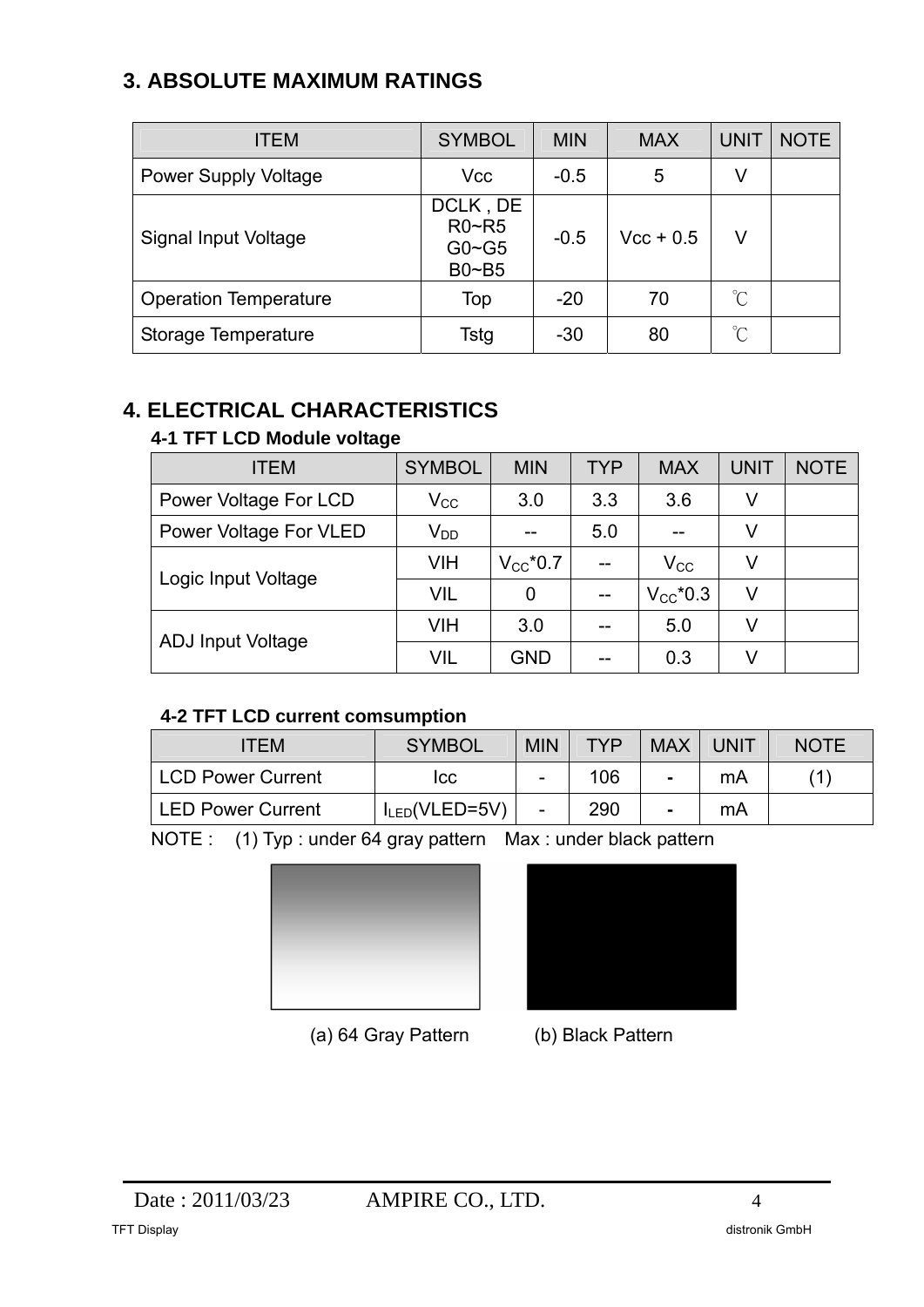# **6. INTERFACE**

#### **LVDS CN1:**

| Pin no         | <b>Symbol</b> | <b>Function</b>                           |
|----------------|---------------|-------------------------------------------|
| 1              | <b>VDD</b>    | <b>POWER SUPPLY:3.3V</b>                  |
| $\overline{2}$ | <b>VDD</b>    | <b>POWER SUPPLY:3.3V</b>                  |
| 3              | Gnd           | <b>Power Ground</b>                       |
| 4              | Gnd           | <b>Power Ground</b>                       |
| 5              | INO-          | <b>Transmission Data of Pixels</b>        |
| 6              | $INO+$        | <b>Transmission Data of Pixels</b>        |
| 7              | Gnd           | <b>Power Ground</b>                       |
| 8              | <b>IN1-</b>   | <b>Transmission Data of Pixels 1</b>      |
| 9              | $IN1+$        | <b>Transmission Data of Pixels 1</b>      |
| 10             | Gnd           | <b>Power Ground</b>                       |
| 11             | <b>IN2-</b>   | <b>Transmission Data of Pixels 2</b>      |
| 12             | $IN2+$        | <b>Transmission Data of Pixels 2</b>      |
| 13             | Gnd           | <b>Power Ground</b>                       |
| 14             | CLK-          | <b>Sampling Clock</b>                     |
| 15             | $CLK+$        | <b>Sampling Clock</b>                     |
| 16             | Gnd           | <b>Power Ground</b>                       |
| 17             | <b>VLED</b>   | <b>Power Supply for LED Backlight: 5V</b> |
| 18             | <b>VLED</b>   | Power Supply for LED Backlight: 5V        |
| 19             | Gnd           | <b>Power Ground</b>                       |
| 20             | <b>ADJ</b>    | <b>LED backlight adjustment</b>           |

#### **NOTE :**

1. ADJ adjust brightness to control Pin , Pulse duty the bigger the brighter.



3. VSS Pin must ground contact , can not be floating.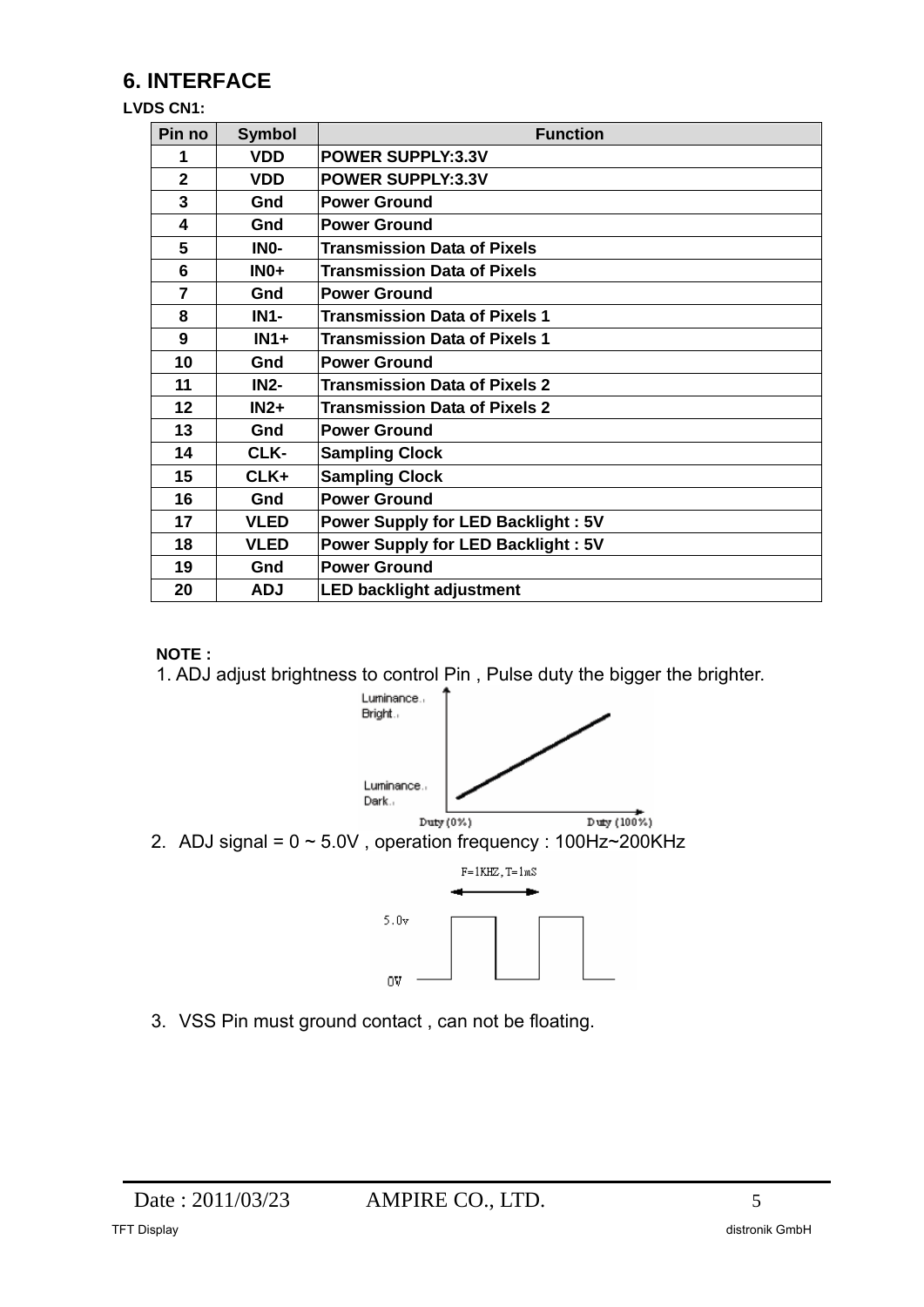# **7. AC Timing characteristic of the LVDS**

## **7.1 Timing Parameter**

#### **Switching Characteristics**

over recommended operating conditions (unless otherwise noted)

|              | <b>PARAMETER</b>                                                  | <b>TEST CONDITIONS</b>                                                                  | <b>MIN</b> | TYP <sup>(1)</sup> | <b>MAX</b> | <b>UNIT</b> |
|--------------|-------------------------------------------------------------------|-----------------------------------------------------------------------------------------|------------|--------------------|------------|-------------|
| $t_{\rm su}$ | Setup time, D0-D20 to CLKOUT↓                                     |                                                                                         | 5          |                    |            | ns          |
|              | Data hold time, CLKOUT↓ to D0-D20                                 | $C_1 = 8$ pF, See Figure 5                                                              | 5          |                    |            | ns          |
| $t_{(RSKM)}$ | Receiver input skew margin <sup>(2)</sup> (see Figure 7)          | $t_c$ = 15.38 ns ( $\pm$ 0.2%),<br> Input clock jitter  < 50 ps, $(3)$                  | 550        | 700                |            | ps          |
| $t_d$        | Delay time, CLKIN↑ to CLKOUT↓ (see Figure 7)                      | $V_{\rm CC}$ = 3.3 V,<br>t <sub>c</sub> = 15.38 ns ( $\pm$ 0.2%), T <sub>A</sub> = 25°C | 3          | 5                  |            | ns          |
| $t_{en}$     | Enable time, SHTDN to phase lock                                  | See Figure 7                                                                            |            |                    |            | ms          |
| $t_{dis}$    | Disable time, SHTDN to off state                                  | See Figure 8                                                                            |            | 400                |            | ns          |
|              | Transition time, output (10% to 90% $t_r$ or $t_f$ ) (data only)  | $C_1 = 8$ pF                                                                            |            | 3                  |            | ns          |
|              | Transition time, output (10% to 90% $t_r$ or $t_f$ ) (clock only) | $C_1 = 8$ pF                                                                            |            | 1.5                |            | ns          |
| $t_{w}$      | Pulse duration, output clock                                      |                                                                                         |            | 0.50 t             |            | ns          |

(1) All typical values are at  $V_{CC} = 3.3$  V,  $T_A = 25^{\circ}C$ .<br>
(2) The parameter  $t_{(RSKM)}$  is the timing margin available to allocate to the transmitter and interconnection skews and clock jitter. The value<br>
of this paramete

#### **PARAMETER MEASUREMENT INFORMATION (continued)**



Figure 5. Setup and Hold Time Waveforms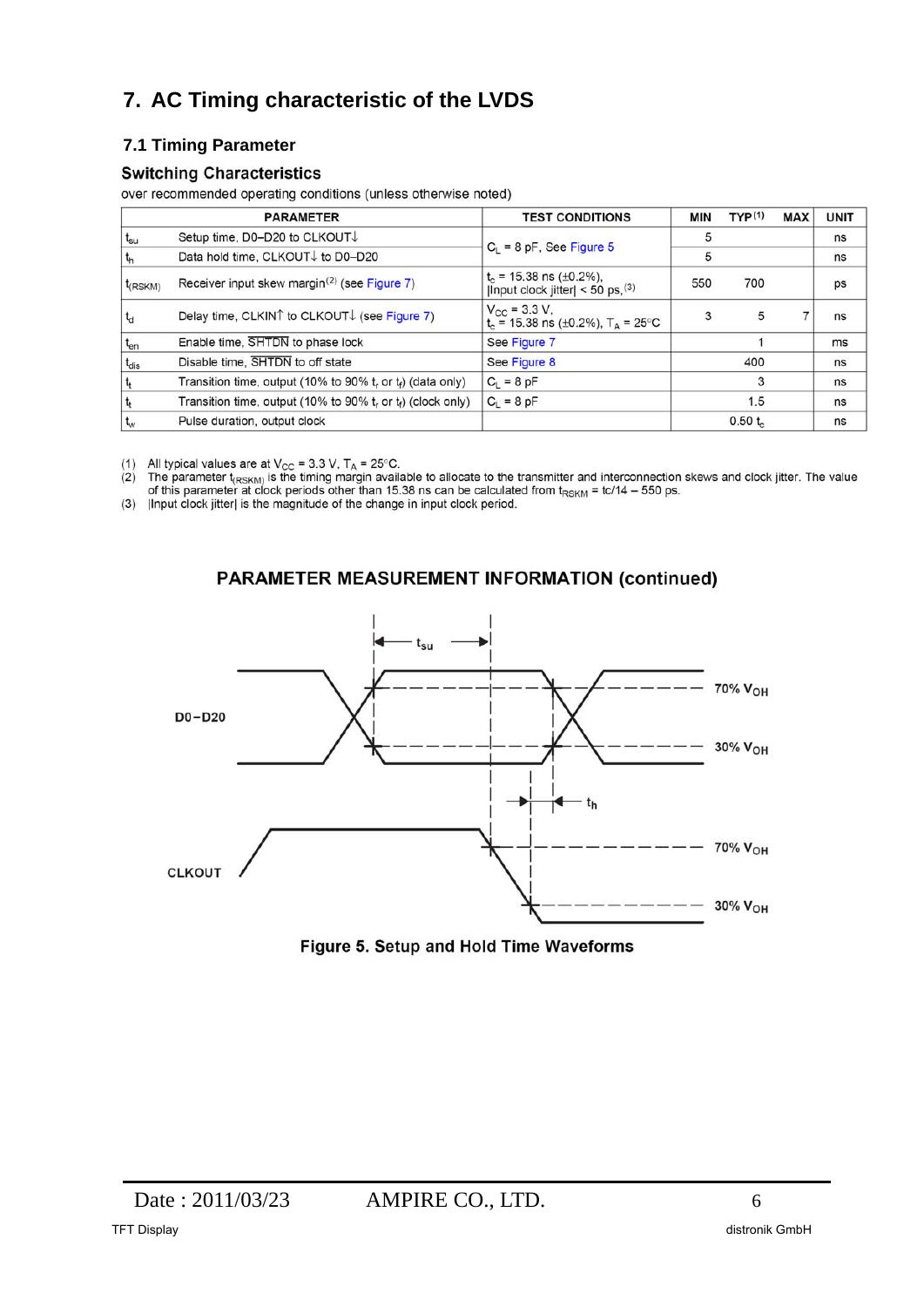#### **PARAMETER MEASUREMENT INFORMATION (continued)**



Figure 8. Disable Time Waveforms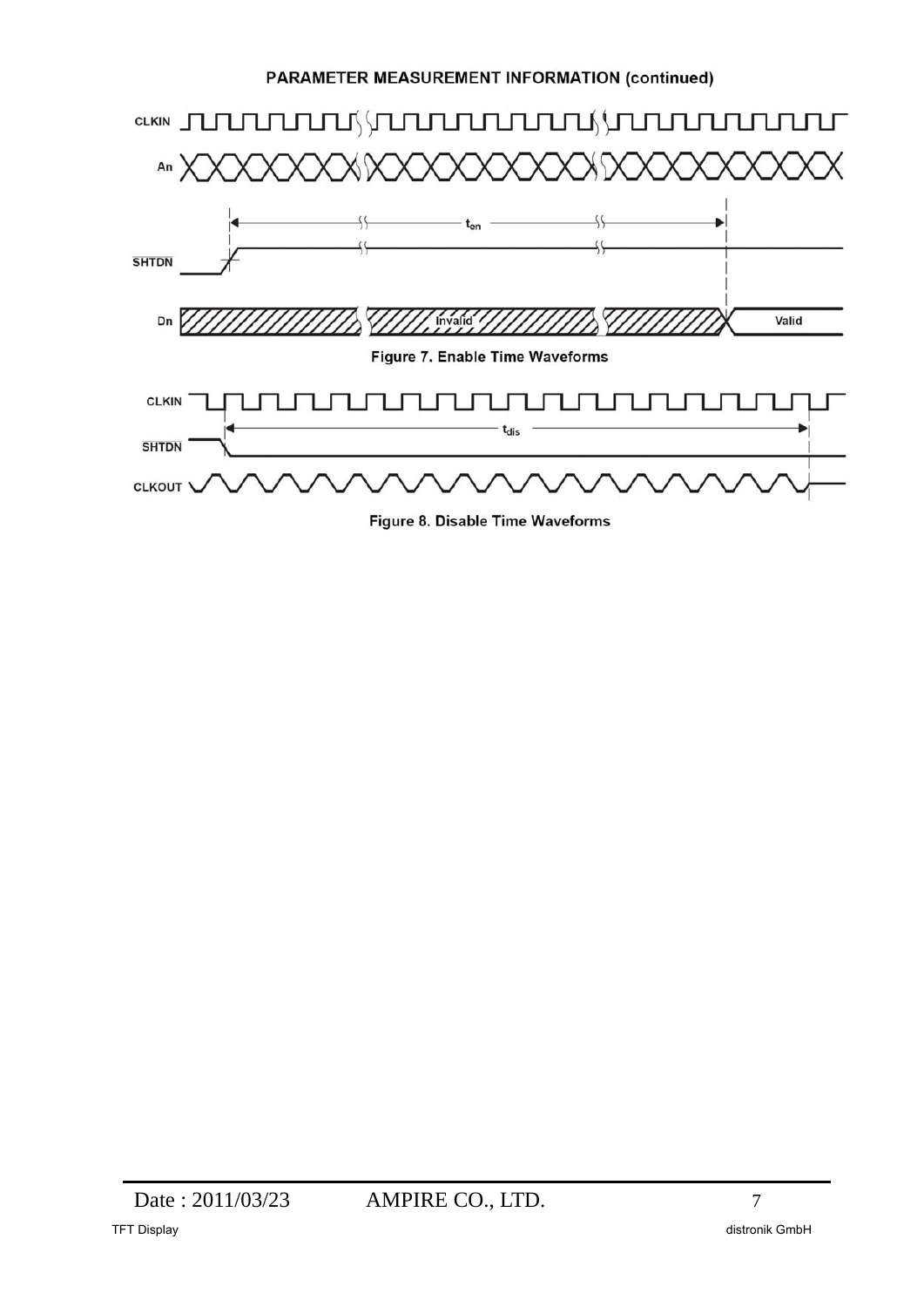| <b>PARAMETER</b>              | Symbol                  | Min. | Typ.   | <b>Max</b>               | Unit        |
|-------------------------------|-------------------------|------|--------|--------------------------|-------------|
| <b>CLK</b> frequency          | <b>FCPH</b>             |      | 25.175 |                          | <b>MHz</b>  |
| CLK period                    | Тсрн                    |      | 39.7   | -                        | ns          |
| CLK pulse duty                | <b>T</b> <sub>CWH</sub> | 40   | 50     | 60                       | %           |
| HS period                     | Тн                      |      | 800    |                          | <b>TCPH</b> |
| HS pulse width                | Twн                     | 5    | 30     | $\overline{\phantom{a}}$ | <b>TCPH</b> |
| HS-first horizontal data time | <b>T</b> <sub>HS</sub>  | 112  | 144    | 175                      | <b>TCPH</b> |
| DEN pulse width               | TEP                     |      | 640    |                          | <b>TCPH</b> |
| VS pulse width                | Twv                     | 1    | 3      | 5                        | Tн          |
| <b>VS-DEN</b> time            | <b>T</b> <sub>STV</sub> |      | 35     |                          | Tн          |
| VS period                     | Tv                      |      | 525    |                          | Tн          |

#### **7.2 Recommended Input Timing of LVDS transmitter**

Note: When SYNC mode is used, 1st data start from 144th CLK after HS falling (when STHD[5:0]=00000)

| <b>PARAMETER</b>   | Symbol                  | Min. | Typ. | <b>Max</b> | Unit        |
|--------------------|-------------------------|------|------|------------|-------------|
| OEV pulse width    | <b>T</b> OEV            |      | 100  |            | <b>TCPH</b> |
| CKV pulse width    | <b>T</b> <sub>CKV</sub> |      | 96   |            | <b>TCPH</b> |
| <b>HS-CKV</b> time | T <sub>1</sub>          |      | 52   |            | <b>TCPH</b> |
| HS-OEV time        | T <sub>2</sub>          |      | 8    |            | <b>TCPH</b> |
| <b>HS-POL time</b> | $T_3$                   |      | 72   |            | <b>TCPH</b> |
| STV setup time     | Tsuv                    |      | 46   |            | <b>TCPH</b> |
| STV pulse width    | <b>T</b> wstv           |      |      |            | Tн          |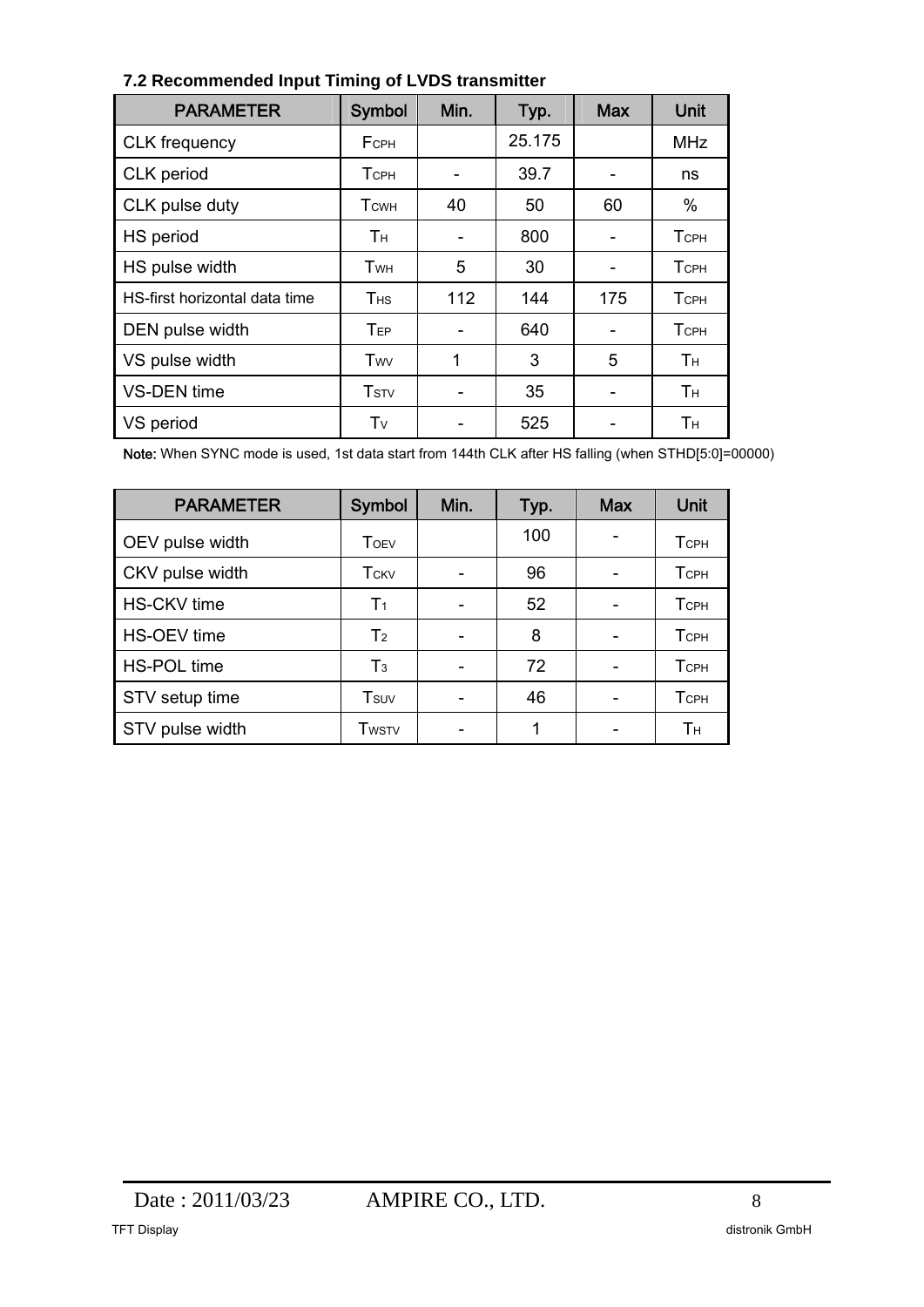#### **Clock and Data input waveforms**





Parallel RGB SYNC Mode Horizontal Data Format



Parallel RGB DE Mode Horizontal Data Format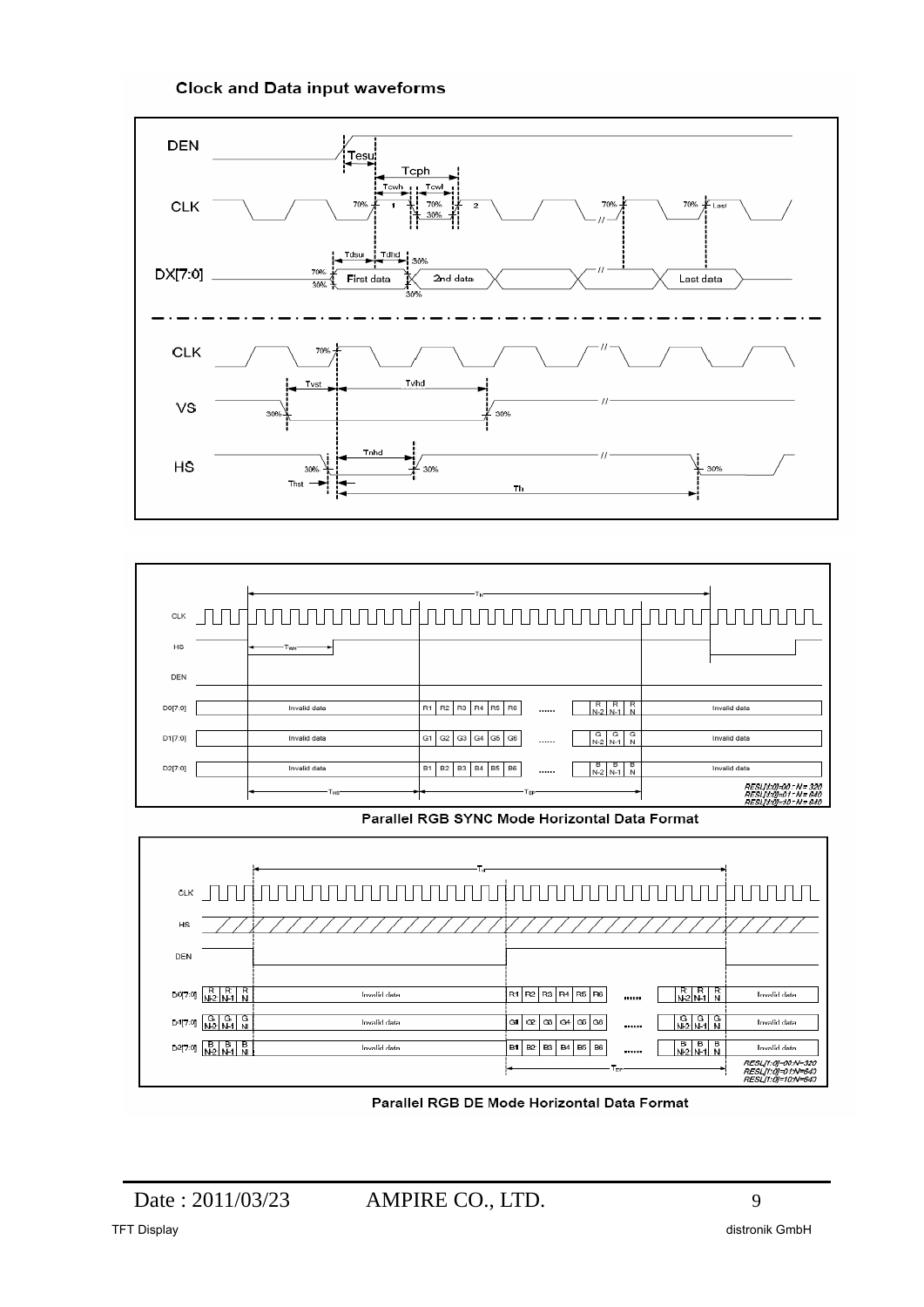# **8. OPTICAL CHARACTERISTICS**

| Item                                    |                      | Symbol      | Condition         | Min.                                     | Typ.  | Max.  | Unit                     | <b>Note</b>     |           |
|-----------------------------------------|----------------------|-------------|-------------------|------------------------------------------|-------|-------|--------------------------|-----------------|-----------|
| Contrast ratio                          |                      | CR          |                   | 200                                      | 250   | --    | --                       | (1)(2)(3)       |           |
| Luminance                               |                      |             | Lw                |                                          | 350   | 500   | $\overline{\phantom{a}}$ | $\text{cd/m}^2$ | (1)(3)    |
| <b>Luminance Uniformity</b>             |                      |             | ΔL                | Point - 5<br>$\Theta = \Phi = 0^{\circ}$ | 70    | 75    | $\overline{\phantom{0}}$ | $\%$            | (1)(3)    |
| <b>Response Time</b><br>(White - Black) |                      |             | $T_{r}$ + $T_{f}$ |                                          | --    | 50    | --                       | ms              | (1)(3)(5) |
| Viewing                                 |                      | Vertical    | $\Theta$          | $CR \ge 10$                              | 80    | 100   | $\overline{\phantom{a}}$ |                 |           |
| Angle                                   |                      | Horizontal  | Φ                 | Point $-5$                               | 120   | 140   |                          | Deg.            | (1)(2)(4) |
|                                         |                      | Red         | <b>Rx</b>         |                                          | 0.566 | 0.616 | 0.666                    |                 |           |
|                                         |                      |             | Ry                |                                          | 0.302 | 0.352 | 0.402                    |                 |           |
|                                         |                      | Green       | Gx                |                                          | 0.308 | 0.358 | 0.408                    |                 |           |
| Color                                   |                      |             | Gy                | Point - 5                                | 0.518 | 0.568 | 0.618                    |                 |           |
| chromaticity                            |                      | <b>Blue</b> | Bx                | $\Theta = \Phi = 0^{\circ}$              | 0.096 | 0.146 | 0.196                    | --              | (1)(3)    |
|                                         |                      |             | By                |                                          | 0.086 | 0.136 | 0.186                    |                 |           |
|                                         |                      |             | Wx                |                                          | 0.296 | 0.346 | 0.396                    |                 |           |
|                                         |                      | White       | Wy                |                                          | 0.328 | 0.378 | 0.428                    |                 |           |
|                                         | <b>LED</b> life time |             |                   | Ta = 25 $\degree$ C                      |       | 20K   |                          | hour            | (1)(6)    |

NOTE :

(1) Measure conditions : 25℃±2℃ , 60±10%RH under 10Lux , in the dark room by BM-7TOPCON) ,viewing 2° , VCC=3.3V , VDD=3.3V



(2) Definition of Contrast Ratio :

**Contrast Ratio (CR) = (White) Luminance of ON** ÷ **(Black) Luminance of OFF** 

(3) Definition of Luminance : Definition of Luminance Uniformity Measure white luminance on the point 5 as figure9-1 Measure white luminance on the point  $1 \sim 9$  as figure 9-1 Δ**L = [ L(MIN) / L(MAX)] X 100%**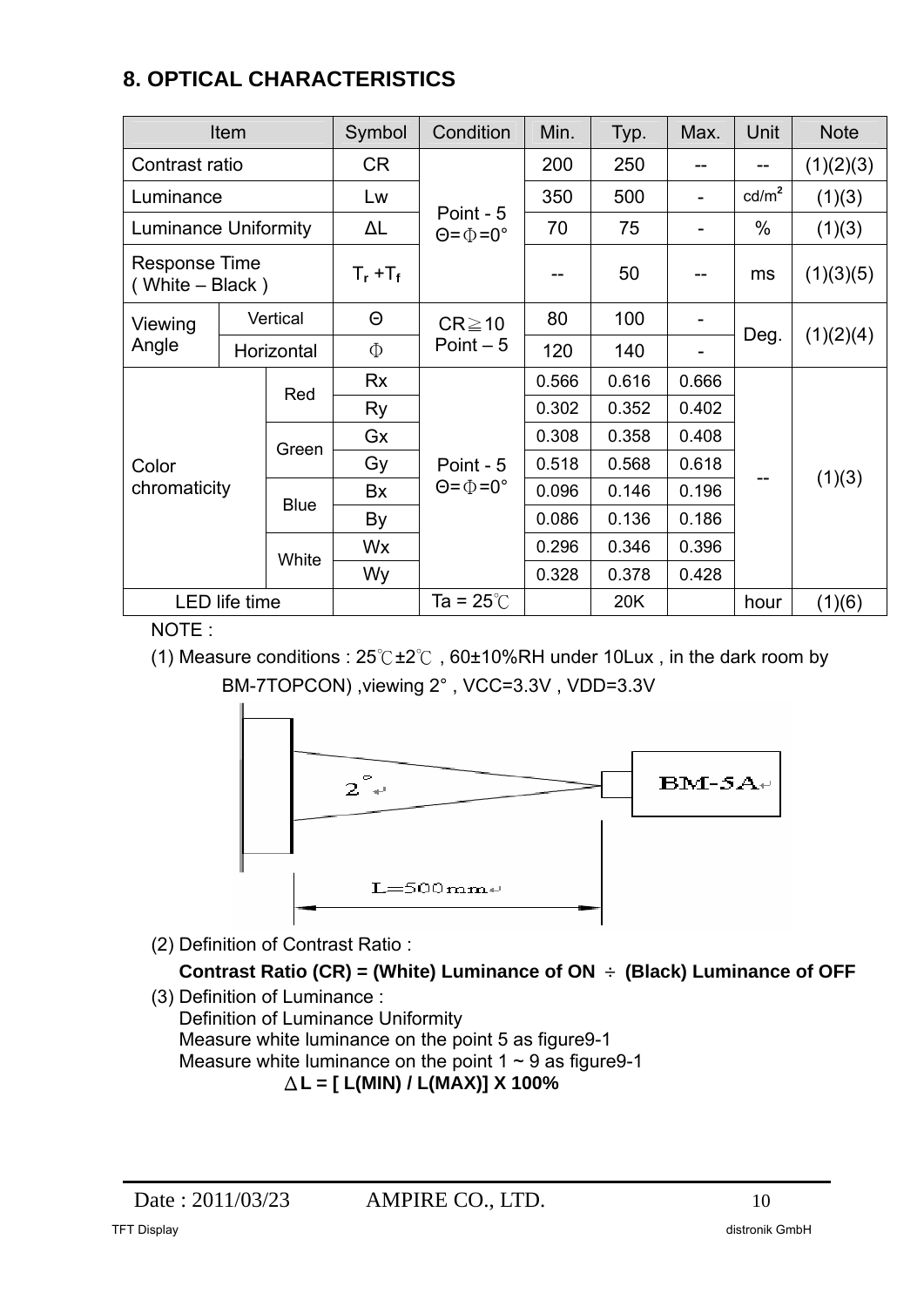

Fig9-1 Measuring point

(4) Definition of Viewing Angle(Θ,Φ), refer to Fig9-2 as below :



Fig9-2 Definition of Viewing Angle

(5) Definition of Response Time.(White – Black)



- Fig9-3 Definition of Response Time(White-Black)
- (6) End of Life shall be determined by the time when any of the following is satisfied under continuous lighting at 25℃.
	- Intensity drops to 50% of the Initial Value (Min. Luminance)
	- Based on LED
	- It is an estimative value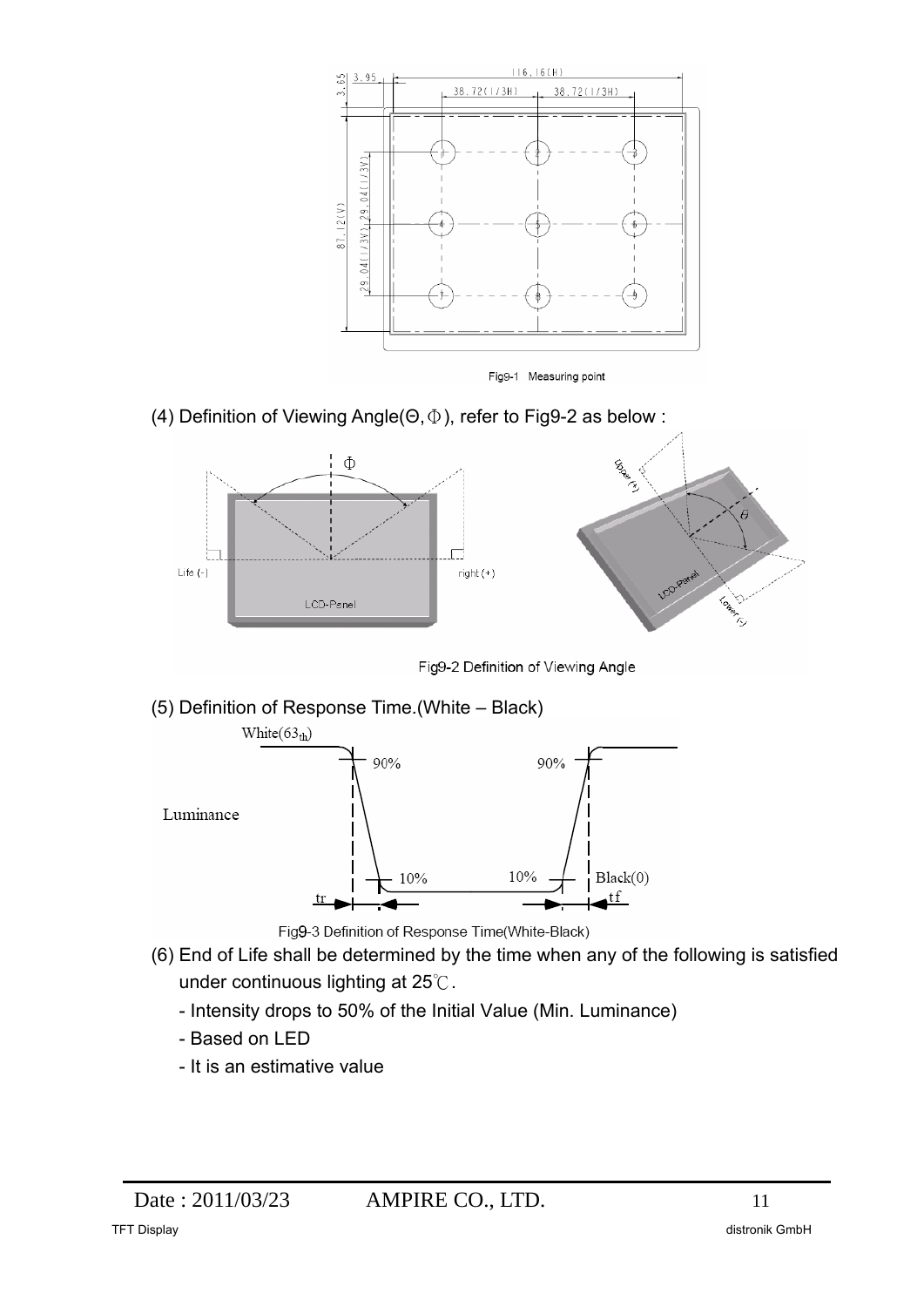| ווט ו שורשותו ט ווטו ובט ונאון טאווועטוו |                               |                            |                                                         |            |             |
|------------------------------------------|-------------------------------|----------------------------|---------------------------------------------------------|------------|-------------|
| <b>Defect Type</b>                       |                               |                            | Limit                                                   |            | <b>Note</b> |
| <b>Visual</b><br><b>Defect</b>           | Internal                      | Spot                       | $\phi$ < 0.2mm                                          | Ignore     | (1)         |
|                                          |                               |                            | $0.2$ mm $\leq \phi \leq 0.4$ mm                        | $N \leq 3$ |             |
|                                          |                               |                            | $0.4$ mm $<$ $\varphi$                                  | $N=0$      |             |
|                                          |                               | Fiber                      | $W \leq 0.05$ mm                                        | Ignore     | (1)         |
|                                          |                               |                            | 0.05mm < $W \le 0.1$ mm,<br>$L \leq 4$ mm               | $N \leq 3$ |             |
|                                          |                               |                            | $0.1$ mm $<$ W, 4mm $<$ L                               | $N=0$      |             |
|                                          |                               | Polarizer<br><b>Bubble</b> | $\phi$ < 0.15mm                                         | Ignore     | (1)         |
|                                          |                               |                            | 0.15mm $\leq \phi \leq 0.5$ mm                          | $N \leq 4$ |             |
|                                          |                               |                            | $0.5$ mm $<$ $\varphi$                                  | $N=0$      |             |
|                                          |                               | Mura                       | It' OK if mura is slight visible through<br>6%ND filter |            |             |
| Electrical<br><b>Defect</b>              | <b>Bright Dot</b>             |                            | $N \leq 2$                                              |            |             |
|                                          | Dark Dot                      |                            | $N \leq 3$                                              |            | (2)         |
|                                          | <b>Total Dot</b>              |                            | $N \leq 4$                                              |            |             |
|                                          | Two Adjacent Dot              |                            | $N \leq 1$ pair                                         |            | (3)         |
|                                          | Three or More Adjacent<br>Dot |                            | <b>Not Allowed</b>                                      |            |             |
|                                          | <b>Line Defect</b>            |                            | <b>Not Allowed</b>                                      |            |             |

## **9. INCOMING INSPECTION STANDARD FOR TET-LCD PANEL**

**(1) One pixel consists of 3 sub-pixels, including R,G, and B dot.(Sub-pixel = Dot)** 

## (**2) LITTLE BRIGHT DOT ACCEPTITABLE UNDER 6 % ND-Filter**

**[Note1]** W : Width[mm], L : Length[mm], N : Number, φ: Average Diameter



**[Note2]** Bright dot is defined through 6% transmission ND Filter as following.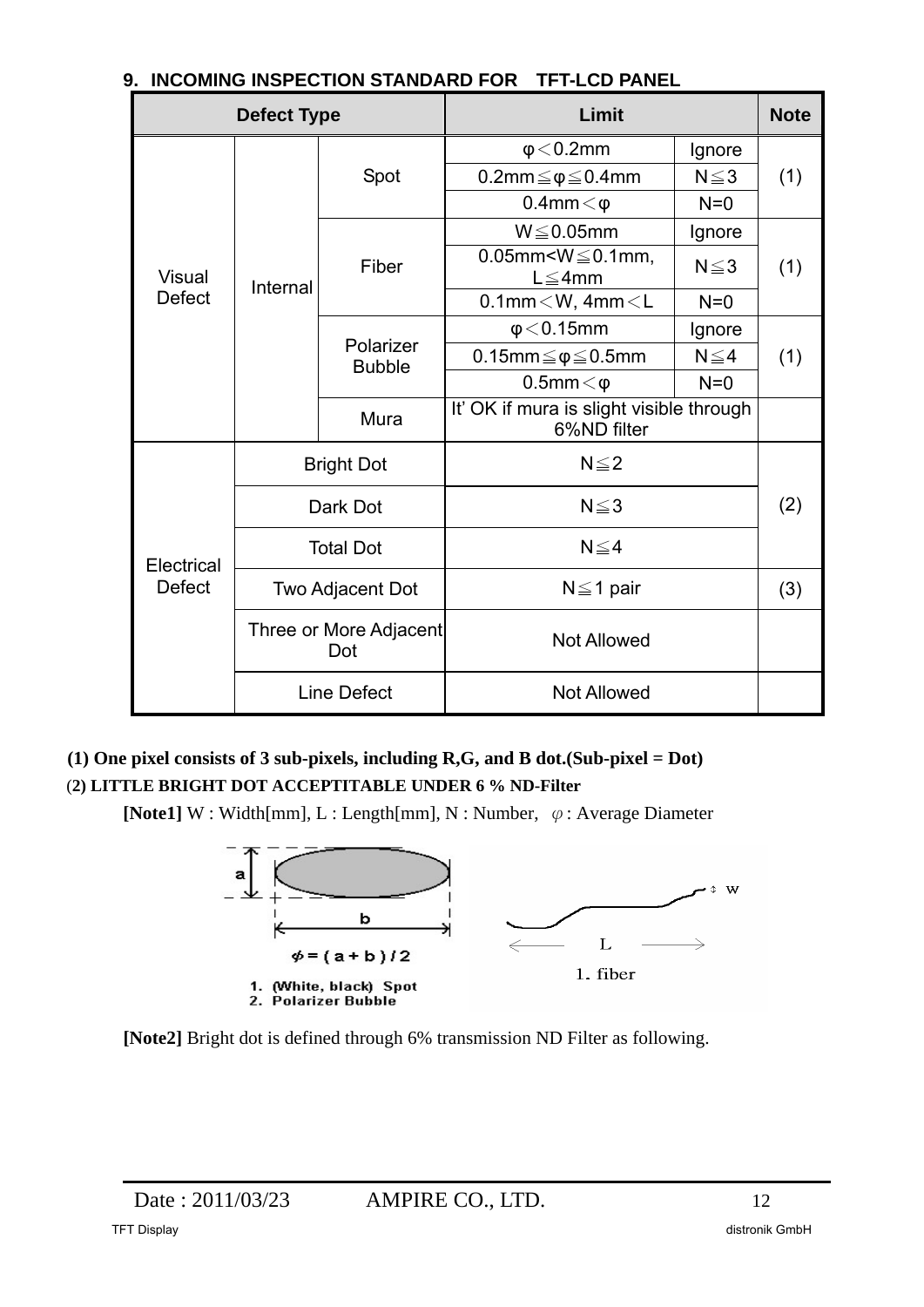

## **[Note3]**

Judge defect dot and adjacent dot as following. Allow below (as A, B, C and D status) adjacent defect dots, including bright and dart adjacent dot. And they will be counted 2 defect dots in total quantity.



- (1) The defects that are not defined above and considered to be problem shall be reviewed and discussed by both parties.
- (2) Defects on the Black Matrix, out of Display area, are not considered as a defect or counted.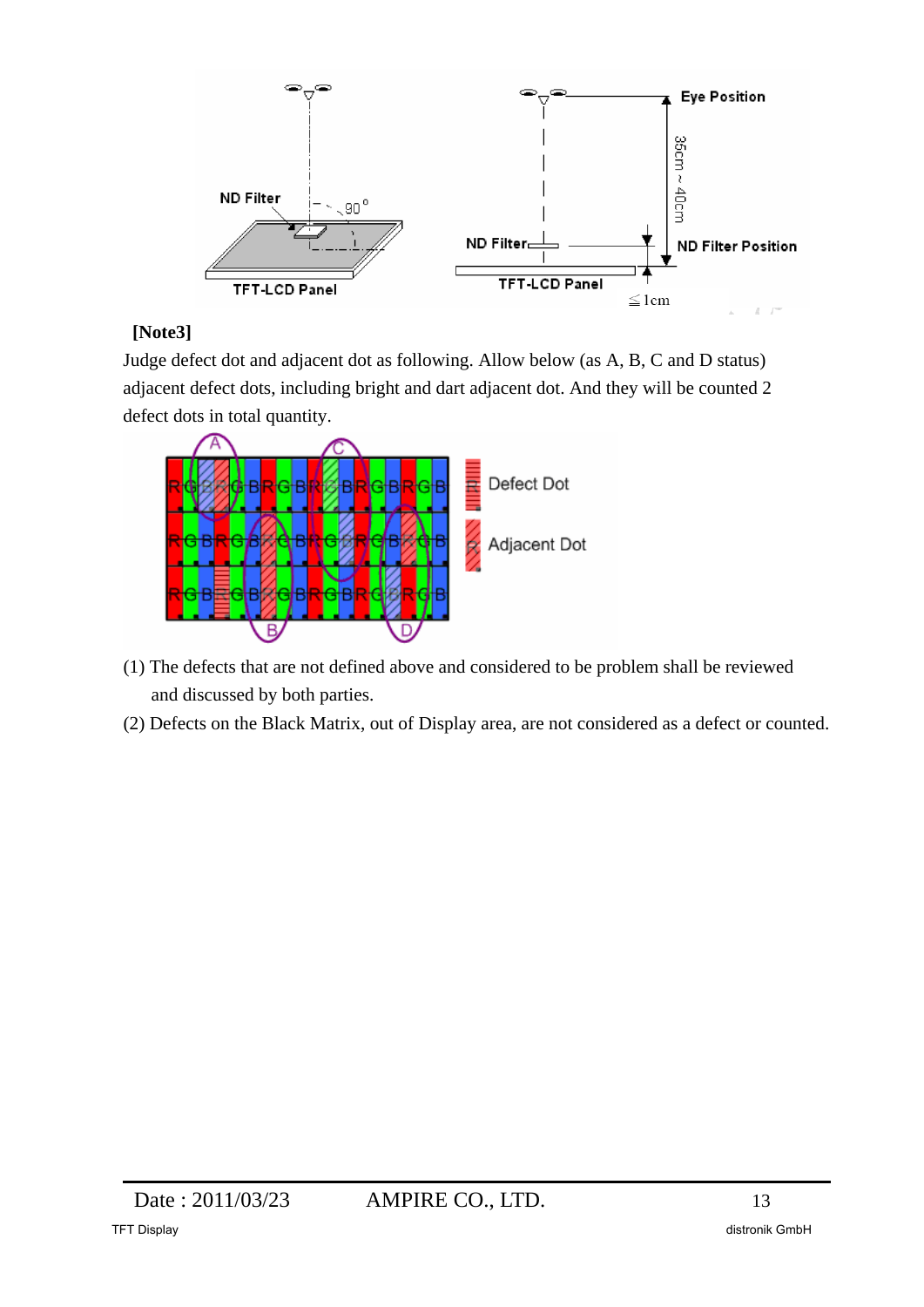# **10. RELIABILITY TEST CONDITIONS**

| <b>ITEM</b>                                                   | <b>CONDITIONS</b>                                                 |  |
|---------------------------------------------------------------|-------------------------------------------------------------------|--|
| <b>HIGH TEMPERATURE OPERATION</b>                             | 70℃, 240Hrs                                                       |  |
| <b>HIGH TEMPERATURE AND HIGH</b><br><b>HUMIDITY OPERATION</b> | $60^{\circ}$ , 90%RH, 240Hrs                                      |  |
| <b>HIGH TEMPERATURE STORAGE</b>                               | 80℃, 240Hrs                                                       |  |
| <b>LOW TEMPERATURE OPERATION</b>                              | $-20^{\circ}$ , 240Hrs                                            |  |
| <b>LOW TEMPERATURE STORAGE</b>                                | $-30^{\circ}$ , 240Hrs                                            |  |
| <b>THERMAL SHOCK</b>                                          | $-30^{\circ}$ C $(0.5Hr) \sim 80^{\circ}$ C $(0.5Hr)$<br>200Cycle |  |

## **10.1 OTHERS**

AMIPRE will provide one year warranty for all products and three months warrantee for all repairing products.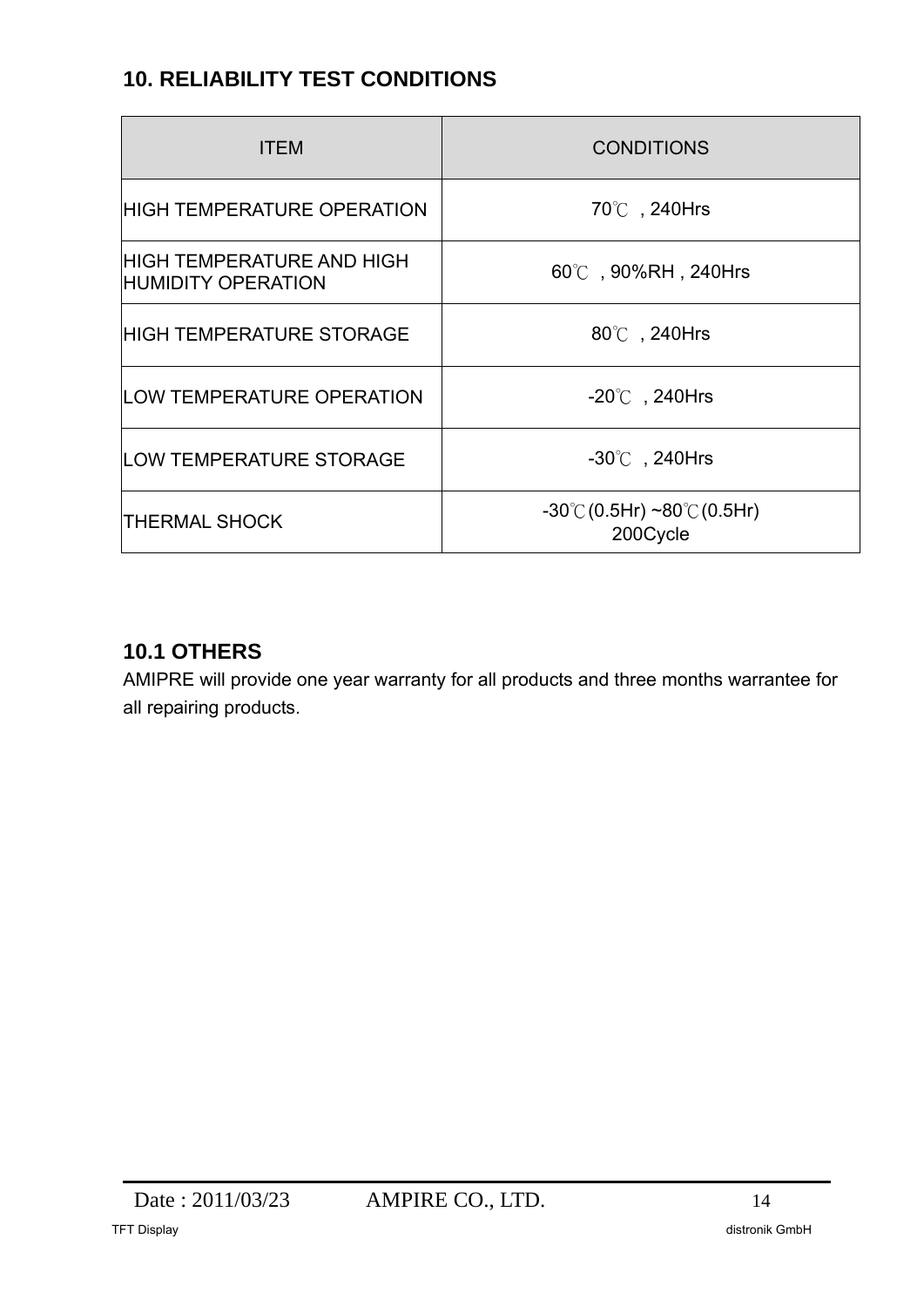## **11. OUTLINE DIMENSION**